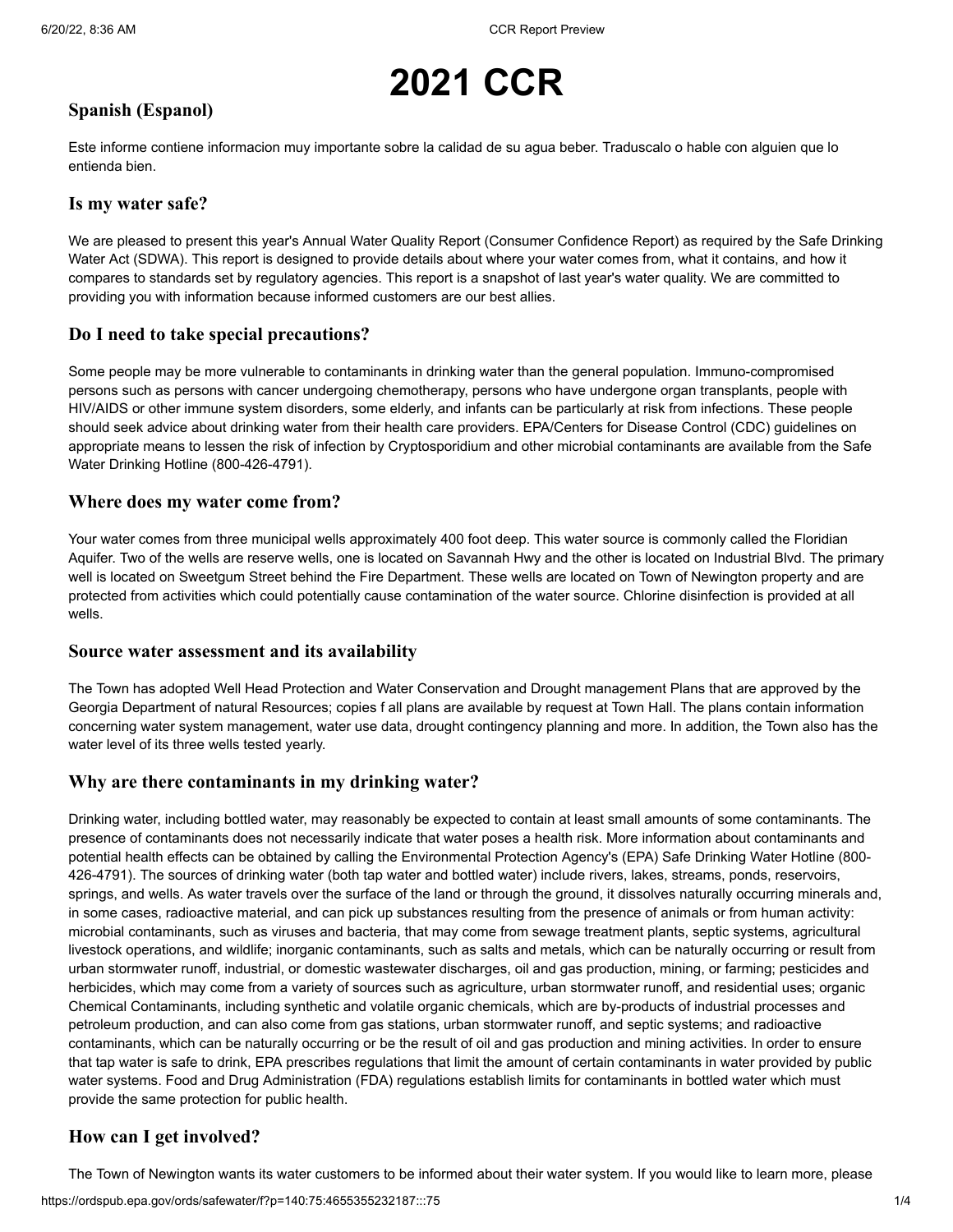#### 6/20/22, 8:36 AM CCR Report Preview

feel free to attend any of our regular scheduled Town Council meetings. They are held typically on the second Thursday of each month at 7:00 p.m. at Town Hall, or you may visit us on the web at www.newingtonga.com

#### **Description of Water Treatment Process**

Your water is treated by disinfection. Disinfection involves the addition of chlorine or other disinfectant to kill dangerous bacteria and microorganisms that may be in the water. Disinfection is considered to be one of the major public health advances of the 20th century.

#### **Water Conservation Tips**

Did you know that the average U.S. household uses approximately 400 gallons of water per day or 100 gallons per person per day? Luckily, there are many low-cost and no-cost ways to conserve water. Small changes can make a big difference - try one today and soon it will become second nature.

- Take short showers a 5 minute shower uses 4 to 5 gallons of water compared to up to 50 gallons for a bath.
- $\bullet$ Shut off water while brushing your teeth, washing your hair and shaving and save up to 500 gallons a month.
- Use a water-efficient showerhead. They're inexpensive, easy to install, and can save you up to 750 gallons a month.
- Run your clothes washer and dishwasher only when they are full. You can save up to 1,000 gallons a month.
- Water plants only when necessary.
- Fix leaky toilets and faucets. Faucet washers are inexpensive and take only a few minutes to replace. To check your toilet for a leak, place a few drops of food coloring in the tank and wait. If it seeps into the toilet bowl without flushing, you have a leak. Fixing it or replacing it with a new, more efficient model can save up to 1,000 gallons a month.
- Adjust sprinklers so only your lawn is watered. Apply water only as fast as the soil can absorb it and during the cooler parts of the day to reduce evaporation.
- Teach your kids about water conservation to ensure a future generation that uses water wisely. Make it a  $\bullet$ family effort to reduce next month's water bill!
- Visit [www.epa.gov/watersense](http://www.epa.gov/watersense) for more information.

#### **Cross Connection Control Survey**

The purpose of this survey is to determine whether a cross-connection may exist at your home or business. A cross connection is an unprotected or improper connection to a public water distribution system that may cause contamination or pollution to enter the system. We are responsible for enforcing cross-connection control regulations and insuring that no contaminants can, under any flow conditions, enter the distribution system. If you have any of the devices listed below please contact us so that we can discuss the issue, and if needed, survey your connection and assist you in isolating it if that is necessary.

- Boiler/ Radiant heater (water heaters not included)
- Underground lawn sprinkler system
- Pool or hot tub (whirlpool tubs not included)
- Additional source(s) of water on the property
- Decorative pond
- Watering trough

#### **Source Water Protection Tips**

Protection of drinking water is everyone's responsibility. You can help protect your community's drinking water source in several ways:

- Eliminate excess use of lawn and garden fertilizers and pesticides they contain hazardous chemicals that can reach your drinking water source.
- Pick up after your pets.
- If you have your own septic system, properly maintain your system to reduce leaching to water sources or consider connecting to a public water system.
- Dispose of chemicals properly; take used motor oil to a recycling center.
- Volunteer in your community. Find a watershed or wellhead protection organization in your community and volunteer to help. If there are no active groups, consider starting one. Use EPA's Adopt Your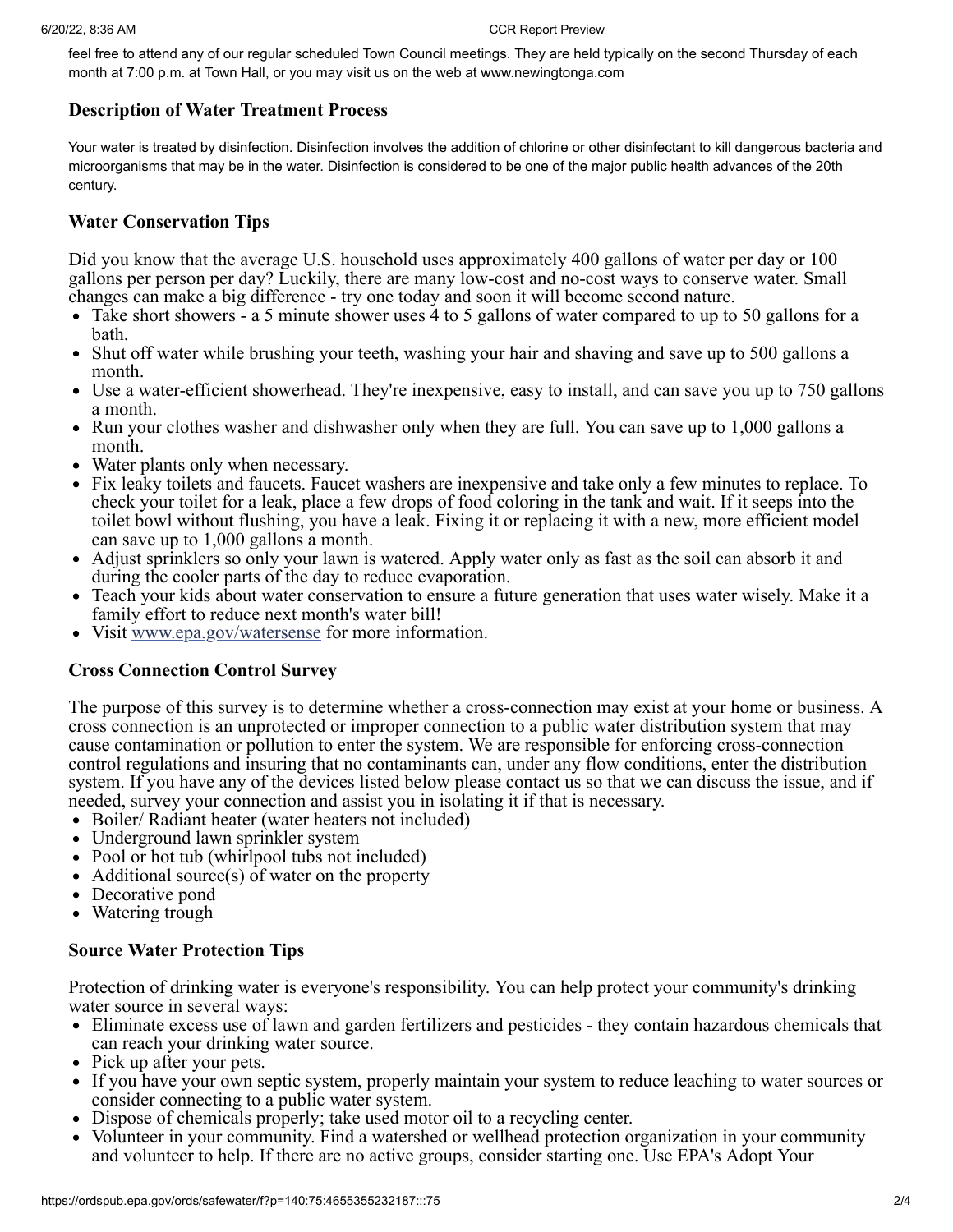Watershed to locate groups in your community, or visit the Watershed Information Network's How to Start a Watershed Team.

Organize a storm drain stenciling project with your local government or water supplier. Stencil a message next to the street drain reminding people "Dump No Waste - Drains to River" or "Protect Your Water." Produce and distribute a flyer for households to remind residents that storm drains dump directly into your local water body.

#### **Record keeping violations**

Failure to Submit 2020 CCR On Time

#### **Additional Information for Lead**

If present, elevated levels of lead can cause serious health problems, especially for pregnant women and young children. Lead in drinking water is primarily from materials and components associated with service lines and home plumbing. Town of Newington is responsible for providing high quality drinking water, but cannot control the variety of materials used in plumbing components. When your water has been sitting for several hours, you can minimize the potential for lead exposure by flushing your tap for 30 seconds to 2 minutes before using water for drinking or cooking. If you are concerned about lead in your water, you may wish to have your water tested. Information on lead in drinking water, testing methods, and steps you can take to minimize exposure is available from the Safe Drinking Water Hotline or at http://www.epa.gov/safewater/lead.

### **Water Quality Data Table**

In order to ensure that tap water is safe to drink, EPA prescribes regulations which limit the amount of contaminants in water provided by public water systems. The table below lists all of the drinking water contaminants that we detected during the calendar year of this report. Although many more contaminants were tested, only those substances listed below were found in your water. All sources of drinking water contain some naturally occurring contaminants. At low levels, these substances are generally not harmful in our drinking water. Removing all contaminants would be extremely expensive, and in most cases, would not provide increased protection of public health. A few naturally occurring minerals may actually improve the taste of drinking water and have nutritional value at low levels. Unless otherwise noted, the data presented in this table is from testing done in the calendar year of the report. The EPA or the State requires us to monitor for certain contaminants less than once per year because the concentrations of these contaminants do not vary significantly from year to year, or the system is not considered vulnerable to this type of contamination. As such, some of our data, though representative, may be more than one year old. In this table you will find terms and abbreviations that might not be familiar to you. To help you better understand these terms, we have provided the definitions below the table.

|                                                      | <b>MCLG</b>    | MCL,                                                                                                                                                                                                                                                               | <b>Detect</b><br>In | Range |             |                       |                  |                                                     |  |
|------------------------------------------------------|----------------|--------------------------------------------------------------------------------------------------------------------------------------------------------------------------------------------------------------------------------------------------------------------|---------------------|-------|-------------|-----------------------|------------------|-----------------------------------------------------|--|
| <b>Contaminants MRDLG</b>                            | or             | TT, or<br><b>MRDL</b>                                                                                                                                                                                                                                              | Your<br>Water       | Low   | <b>High</b> | <b>Sample</b><br>Date | <b>Violation</b> | <b>Typical</b><br><b>Source</b>                     |  |
| <b>Disinfectants &amp; Disinfection By-Products</b>  |                |                                                                                                                                                                                                                                                                    |                     |       |             |                       |                  |                                                     |  |
|                                                      |                | (There is convincing evidence that addition of a disinfectant is necessary for control of microbial contaminants)                                                                                                                                                  |                     |       |             |                       |                  |                                                     |  |
| Chlorine (as<br>$Cl2$ ) (ppm)                        | $\overline{4}$ | 4                                                                                                                                                                                                                                                                  | .05                 | .01   | .06         | 2021                  | N <sub>0</sub>   | Water<br>additive<br>used to<br>control<br>microbes |  |
| <b>Microbiological Contaminants</b>                  |                |                                                                                                                                                                                                                                                                    |                     |       |             |                       |                  |                                                     |  |
| E. coli (RTCR)<br>- in the<br>distribution<br>system | $\theta$       | Routine and repeat samples are total coliform<br>positive and either is E. coli - positive or system<br>fails to take repeat samples following E. coli<br>positive routine sample or system fails to analyze<br>total coliform positive repeat sample for E. coli. | $\Omega$            | NA    | <b>NA</b>   | 2021                  | N <sub>o</sub>   |                                                     |  |